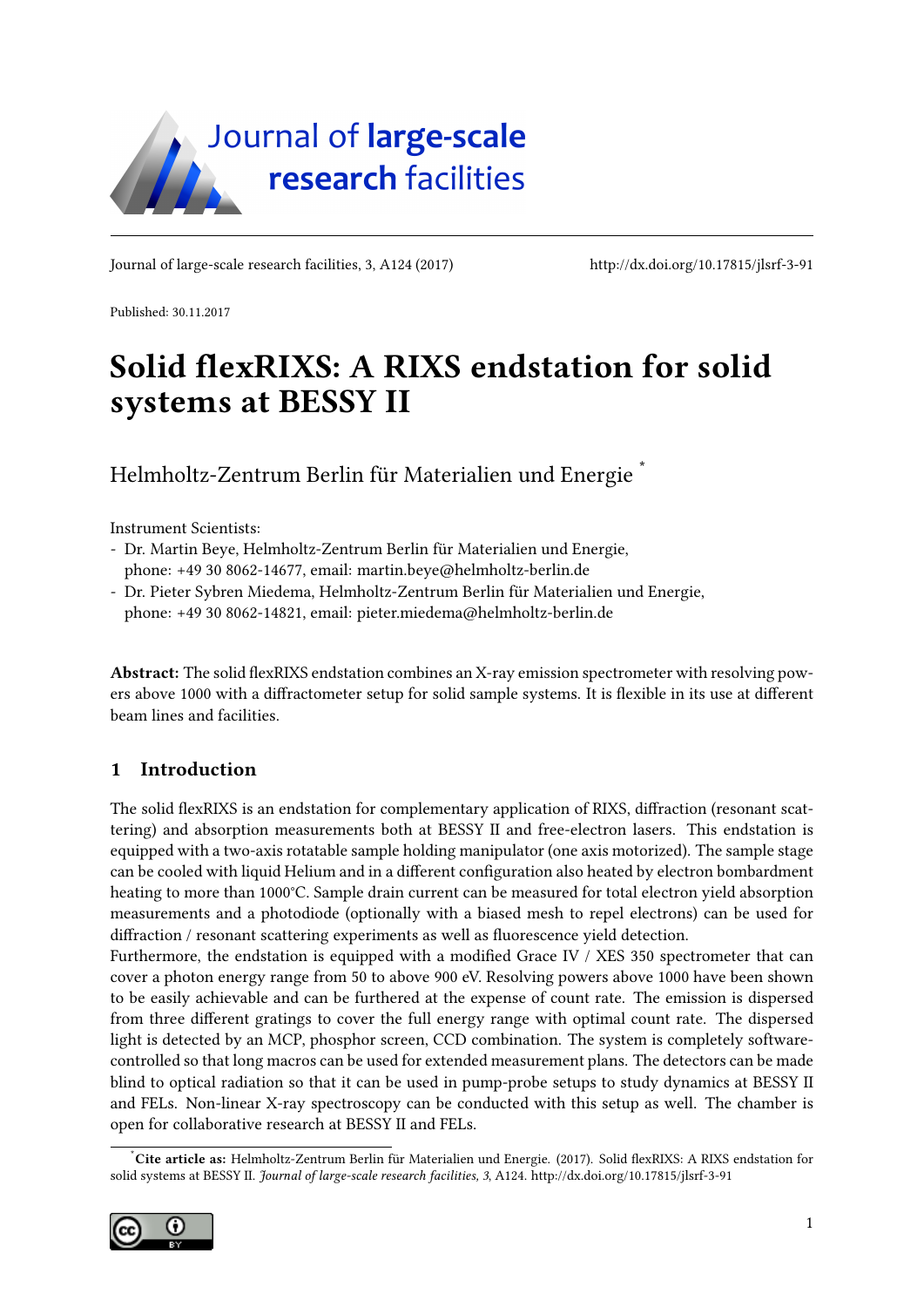

Figure 1: View of the Solid flexRIXS endstation.

## 2 Instrument application

Typical applications are:

- RIXS of correlated materials across phase transitions
- RIXS of catalyst materials
- Angle dependent fluorescence yield studies
- Soft X-ray resonant reflectivity measurements
- Pump-Probe RIXS experiments
- Pump-Probe fluorescence yield and scattering studies
- Non-linear X-ray spectroscopy

Methods:

- Time-resolved studies
- NEXAFS
- RIXS

### 3 Technical Data

| Monochromator        | flexible                          |
|----------------------|-----------------------------------|
| Experiment in vacuum | <b>ves</b>                        |
| Temperature Range    | $20 - 550$ K                      |
| Detectors            | Photodiode, MCP                   |
| Manipulators         | Four axes motorized + one by hand |

Table 1: Technical parameters of the Solid flexRIXS endstation.